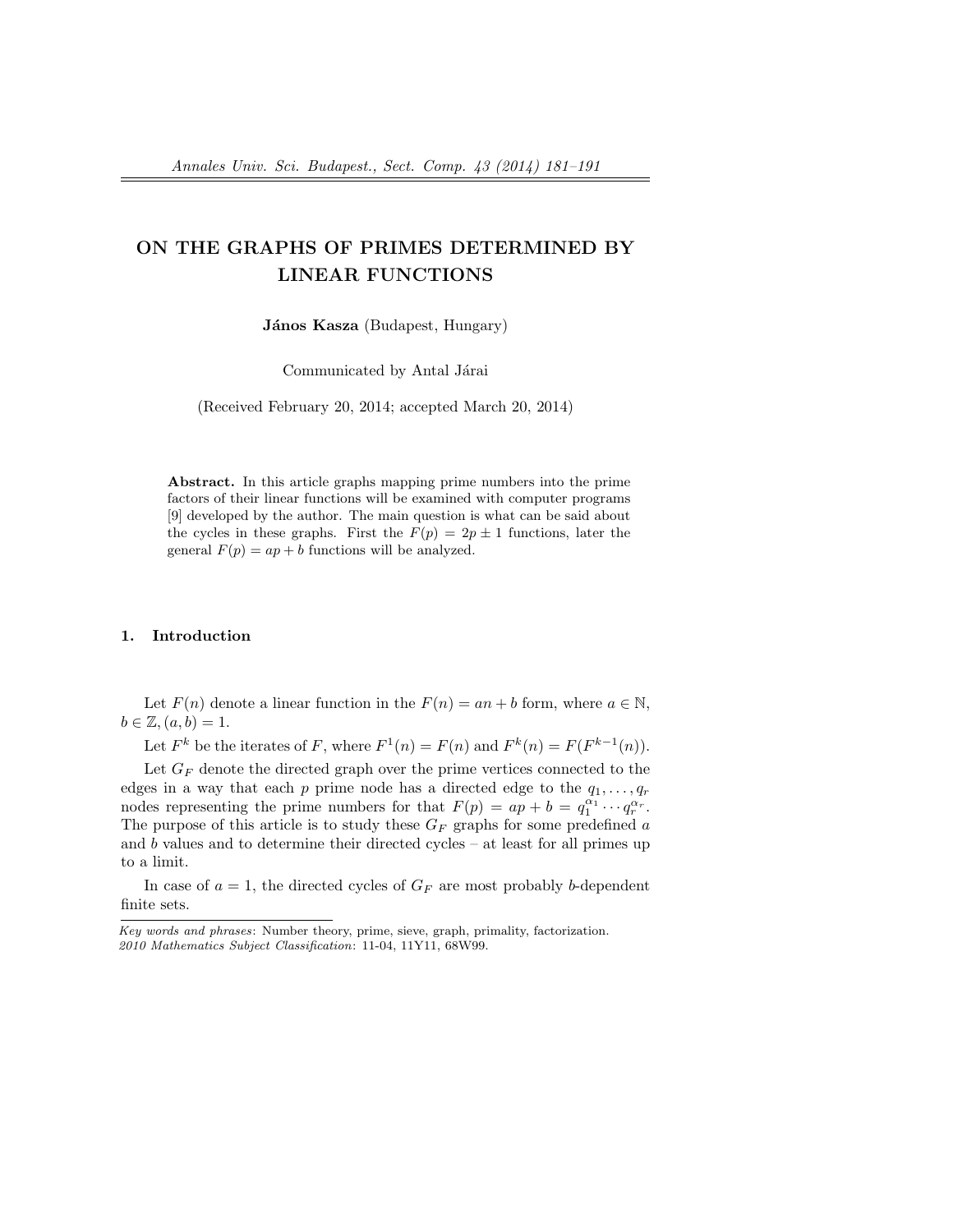The  $a = 2$ ,  $b = \pm 1$  cases seem to be more interesting than others, because the p,  $2p \pm 1$ ,  $4p \pm 3$ , ... numbers are the elements of a Cunningham chain of the first or second kind if all the consecutive numbers are primes starting with p. In the next Section the  $a = 2$ ,  $b = 1$  case will be analyzed first.

### 2. The  $F(p) = 2p + 1$  case

#### 2.1. First approach

To discover the cycles let us see the following algorithm as a first approach. For an arbitrary prime  $p -$  call it a starting prime – test the primality of  $p_k := 2^k p + 2^k - 1$  starting from  $k = 0$  until we find a composite  $p_k$ . Factorize that number, go through its factors and apply the same calculation iteratively what was done for p. In the following, let  $p_{k+1}$  denote the greatest prime factor of the iterated (composite) number. Create a directed graph in each step until there are no new primes left to be added to the graph. As a last step, apply the depth-first search (DFS) algorithm to detect its cycles [3]. Because of the timeconsuming factorization, primality testing and graph operations, this algorithm can only be used as a starting point.

All graph figures in this paper were created with this approach implemented in C++ using our own number theory library [9] and the Boost Graph Library (BGL) [7] together with Graphviz [8], but to study greater numbers another approach is needed.

#### 2.2. Second approach

The second algorithm starts like the first one, but instead of creating graphs it records only the current path and checks the recurrent elements in every step. When there are no new primes left to be processed, every cycle including the p starting point is discovered. This algorithm works fine, especially when any particular number is in the focus of the study and essential for smaller numbers that might be special cases of the generalizations below.

However, it still takes much time to find the cycles for every prime number in a given interval using this algorithm. The bulk of the time has to be spent on factorization and primality testing, but this can be reduced significantly.

#### 2.3. Further improvements

The most important observation is the prerequisite to have (at least some) strictly increasing  $p_k$  prime sequences where  $p_k$  is the largest prime factor of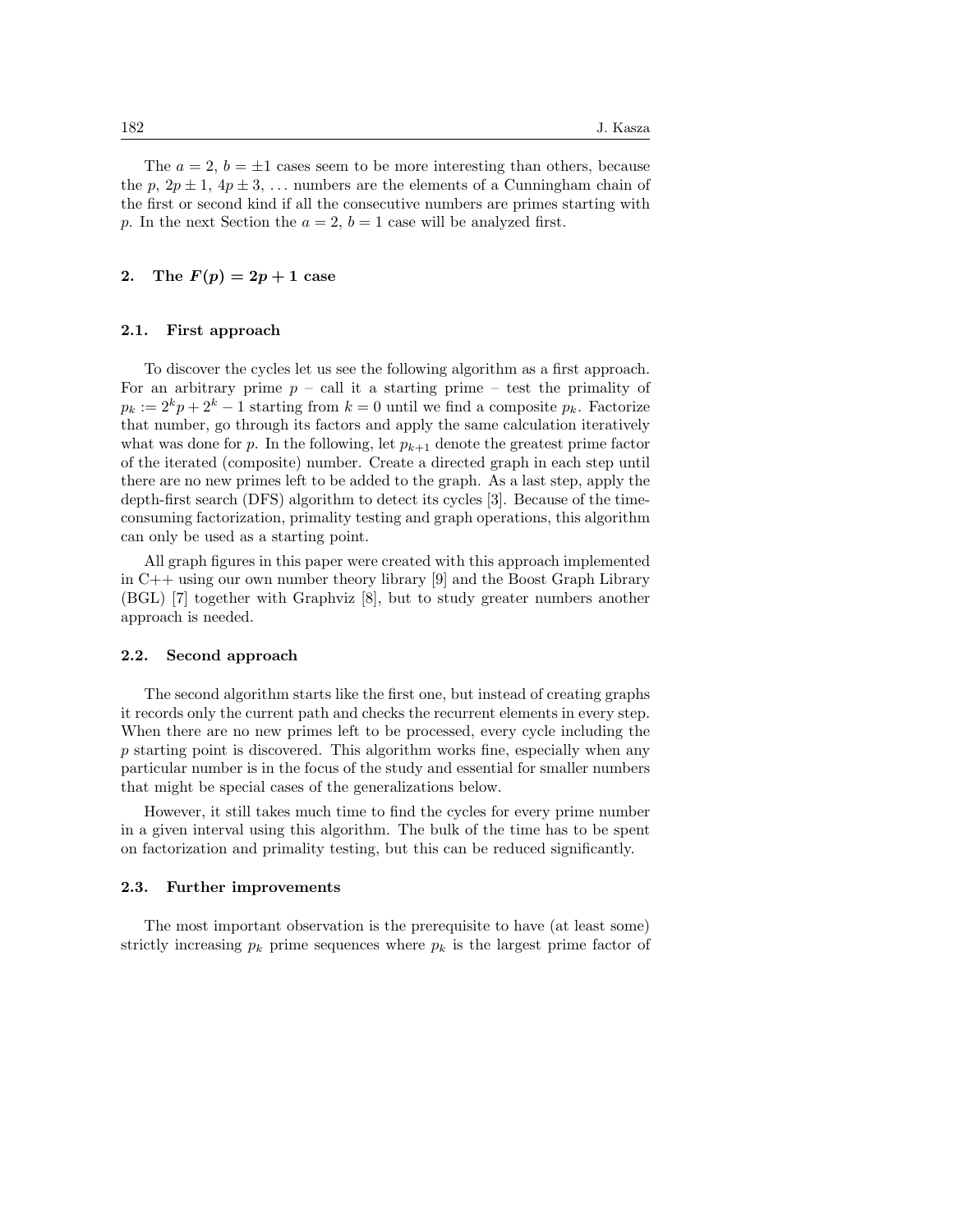$F(p_{k-1})$  and  $p_0 = p$ , otherwise it is not possible to find any new cycles. Let us suppose that  $p_1$  can be divided by 3, the smallest prime that can be a real divisor of an odd number. As  $p_1/3 = (2p+1)/3 < p$  for every p prime,  $p_1$  must be prime to consider it relevant and to go on with the next iteration. The case of  $p_2$  is quite similar, except that  $p_2 = 4p + 3$  cannot be divided by 3, thus the smallest possible divisor is 5. As  $(4p+3)/5 < p$  for every (odd) p prime,  $p_2$ also must be prime to continue. There is a difference at  $p_3 = 8p + 7$  because both 3 and 5 can be its divisor, and both  $(8p+7)/3 > p$  and  $(8p+7)/5 > p$ if  $p \geq 5$ . As a result,  $p_3$  does not have to be prime, it is sufficient to be the product of a prime and 3 or 5.

To sum up, both p,  $2p + 1$  and  $4p + 3$  needs to be prime to have strictly increasing  $p_k$  numbers. Thus the set of  $p \leq P$  starting primes can be reduced by the order of  $log(P)^2$  based on the Bateman-Horn conjecture [1], where P denotes the upper limit of the interval to be checked.

This observation gives the basis of the program used to check the cycles up to  $2^{48}$ . To determine the reduced set of primes for which p,  $2p + 1$  and  $4p + 3$  are primes, it is recommended to use the sieve of Eratosthenes [2] with a modification: not only the solutions of the  $x \equiv 0 \pmod{s}$  congruence are the numbers to be sieved out but also the solutions of  $x \equiv 2p+1 \pmod{s}$  and  $x \equiv 4p + 3 \pmod{s}$  congruences, where s denotes the sieving prime. For this special sieve, the sieving primes needs to reach  $\sqrt{4P+3}$  instead of  $\sqrt{P}$ . Thus the result of the sieve will be exactly the reduced set of primes. However, this sort of sieving takes three times longer than a usual sieve, but it reduces the number of factorizations and primality tests to a great extent.

For the reduced set of primes the factors of  $8p + 7$  need to be examined first. Fortunately, it is sufficient to check whether the number has any small factors up to a number-specific limit. The reason behind that is if a number has only small factors and its greatest prime factor  $u$  is greater than  $p, u$  needs to be iterated as well. In other words, the same examination needs to be done recursively for  $2u+1$  until its greatest factor will be less than or equal to p. The smaller factors can be detached by trial divisions and after that, a deterministic version of the Miller–Rabin primality test described in [4], see also [6] and [5] can be used to determine if the remaining number is prime. If it is prime, it is the greatest factor of the examining number that (and only that) needs to be iterated further. The number-specific limit mentioned above is the minimum of p and the greatest possible number v for that  $|u/v| > p$ .

The cycles found with the described algorithm of strictly increasing iterations is almost equivalent to the first and second variant. Let us suppose that there is a p starting prime and the  $q < p$  prime is an element of a cycle of p. Then, the enhanced algorithm stops when  $p_k$  falls below p and may not find q. But because q is an element of a cycle of  $p$ , there must be another starting prime what already reached  $p$  and  $q$ . The fact that only one factor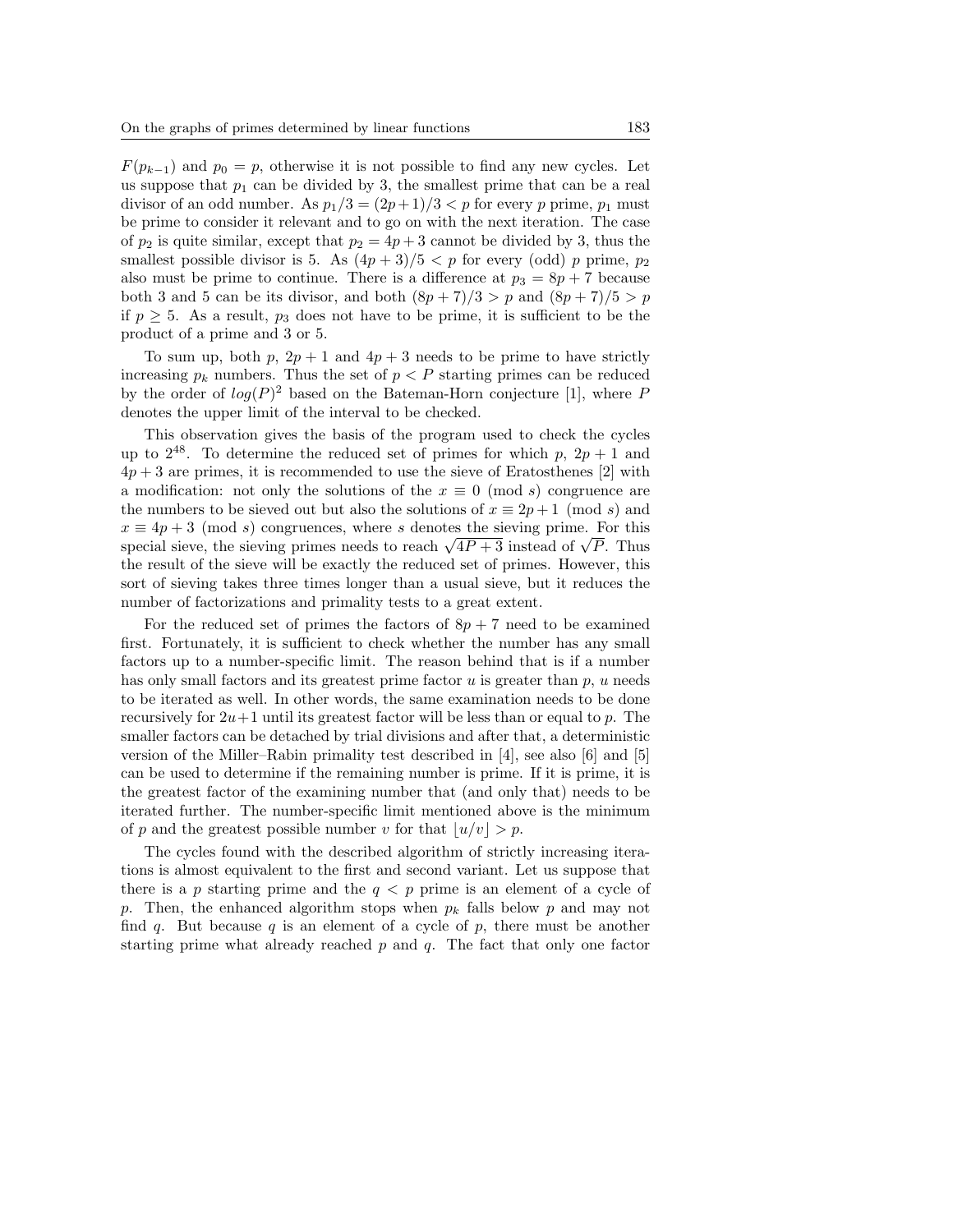of the  $p_k$ 's can be greater than p is taken advantage of. However, we cannot guarantee that after some incrementation and stepping back the chain will not increment above  $p^2$ , but its probability is very low and depends on the size of p. The bigger the  $p$ , the lower the probability, because for an  $l$  long iteration the  $2^l p + 2^l - 1 > p^2$  inequality should be satisfied.

In the other case when  $p \leq q$  and q is an element of a cycle of p, the algorithm reaches  $q$  by definition.

It is important to note that during the trial divisions it always has to be checked whether the p starting prime is a divisor of the iterated number or not. If so, the p is part of a cycle.

#### 2.4. Statistics

The purpose of this paper was to collect every cycles up to  $2^{48}$ . On the other hand, it seems to be also interesting to create statistics on how long the routes go above the starting primes. Because the routes need to start with Cunningham chains of the first kind, it was evident to collect the incremented chains and its lengths. These values can be seen on Figure 1.



Figure 1. Number of iterations up to  $2^{48}$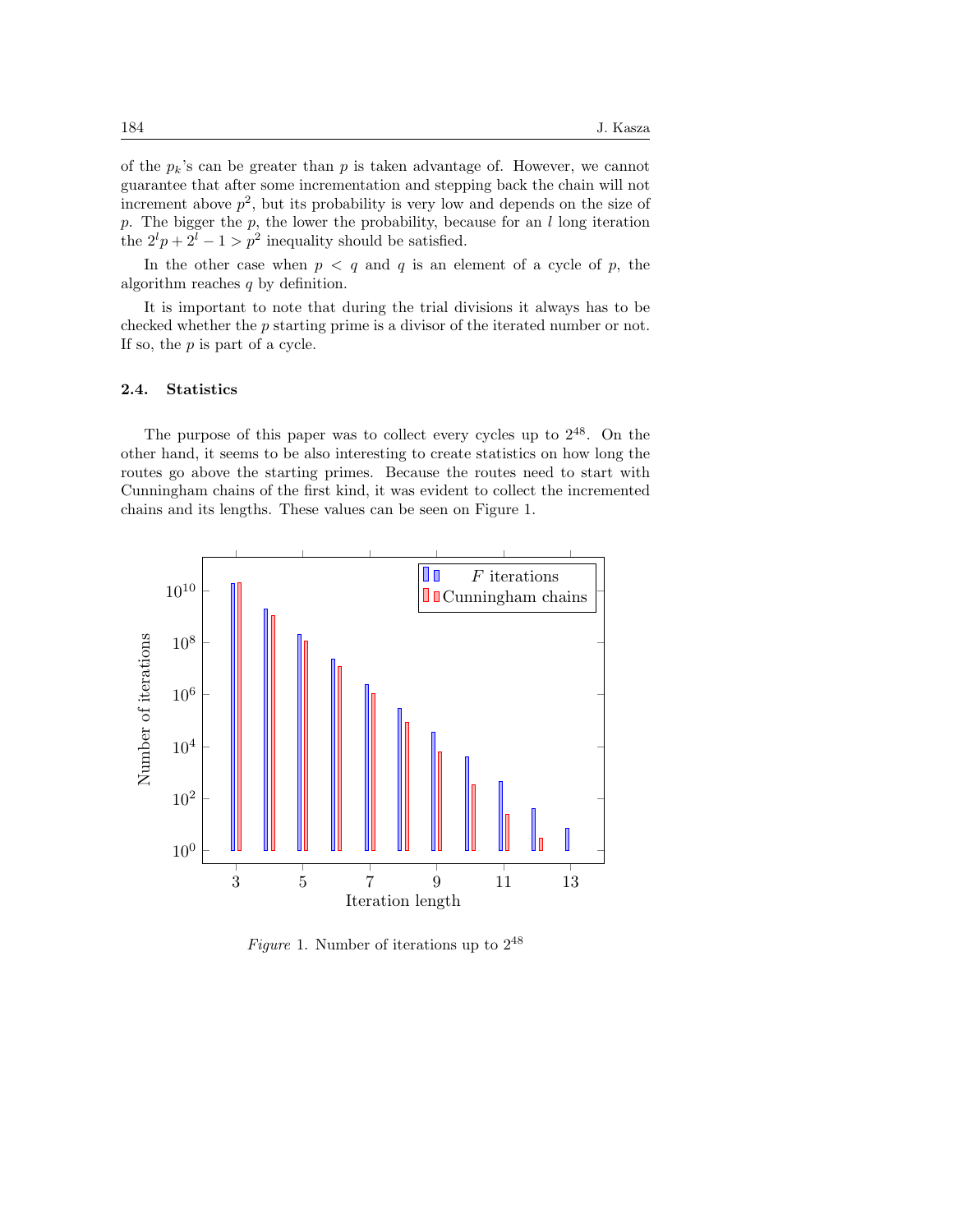| Length | $\mathbb{N}^{\mathsf{e}}$ of F iterations | $\mathbb{N}^{\mathsf{d}}$ of Cunningham chains |
|--------|-------------------------------------------|------------------------------------------------|
| 3      | 19 295 197 476                            | 20 320 683 726                                 |
| 4      | 2008345618                                | 1092882580                                     |
| 5      | 212 992 947                               | 115612273                                      |
| 6      | 22643793                                  | 11709518                                       |
| 7      | 2529529                                   | 1065672                                        |
| 8      | 295 207                                   | 84857                                          |
| 9      | 36 298                                    | 6289                                           |
| 10     | 3922                                      | 334                                            |
| 11     | 437                                       | 24                                             |
| 12     | 42                                        | 3                                              |
| 13     | 7                                         | $\Omega$                                       |

Table 1. Number of route lengths up to  $2^{48}$ 

Using the implementation of the first approach, up to  $2^{30}$  only two kind of cycles have found: the cycles of 3 ([3, 7, 3], [3, 7, 5, 11, 23, 47, 19, 3] and [3, 7, 5, 11, 23, 47, 19, 13, 3]) and the cycles of 5 ([5, 11, 23, 47, 5], [5, 11, 23, 47, 19, 3, 7, 5] and [5, 11, 23, 47, 19, 13, 3, 7, 5]). Most likely, these are the only cycles that can be produced by the iterates of the  $F(p) = 2p + 1$  function. As it is seen on Figure 2, the iterates of 3 and 5 form a closed subgraph.



Figure 2. The graph of the iterates of 3 and 5

The lengths of the incremented routes have been collected up to 2<sup>48</sup> and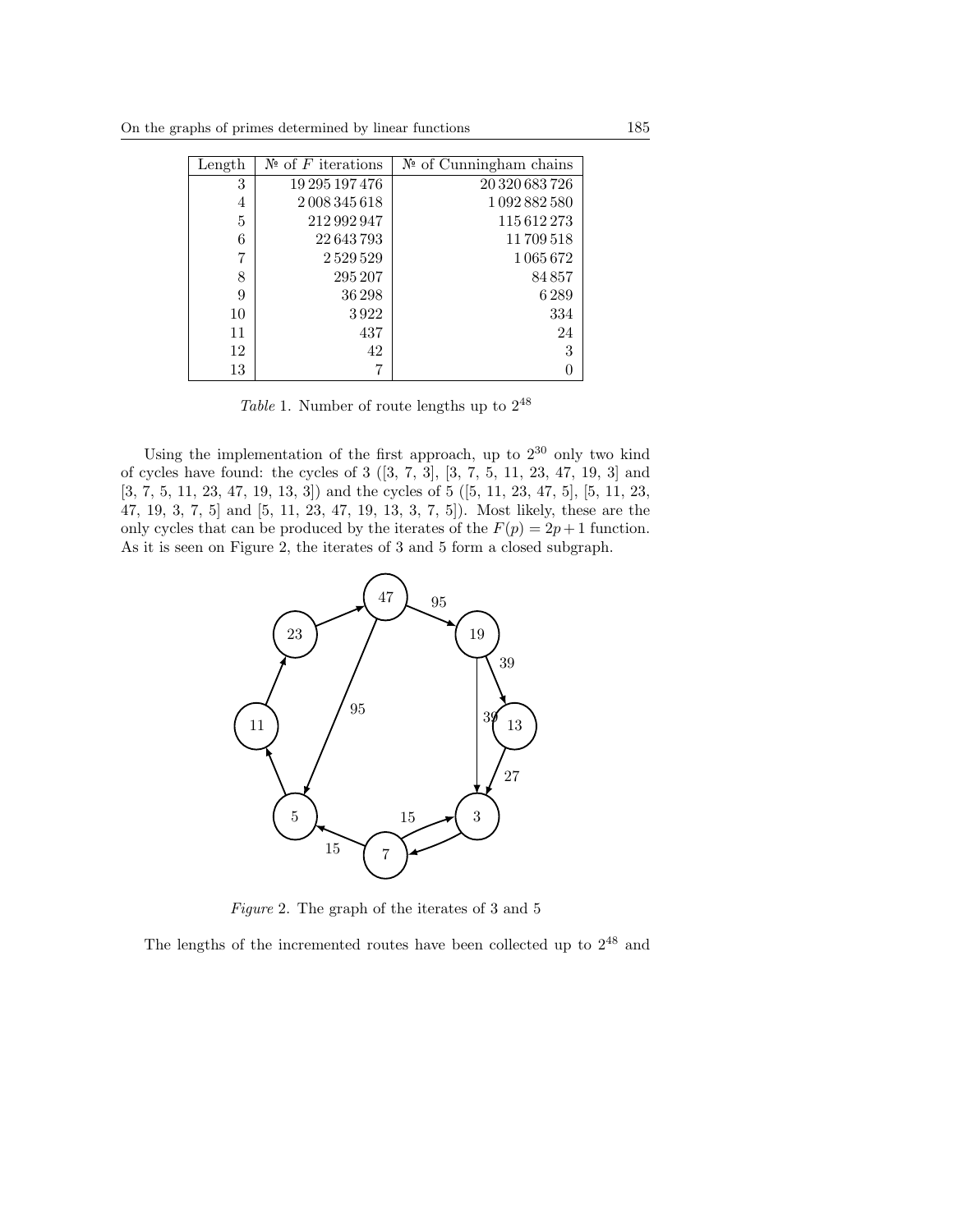| Number          | Length |
|-----------------|--------|
| 5               | 4      |
| 11              | 5      |
| 359             | 6      |
| 179             | 7      |
| 89              | 8      |
| 14 145 539      | 9      |
| 16911299        | 10     |
| 2 966 476 949   | 11     |
| 260 559 395 669 | 12     |
| 554 688 278 429 | 13     |
|                 |        |

the maximum length is 13. The first route with that length starts with the number 554 688 278 429.

Table 2. First occurrences of the found route lengths

| Number                    | Attribute        |
|---------------------------|------------------|
| 554 688 278 429           | $\boldsymbol{p}$ |
| 1 109 376 556 859         | $p_1$            |
| 2 2 1 8 7 5 3 1 1 3 7 1 9 | $p_2$            |
| 4 437 506 227 439         | $p_3$            |
| 8875012454879             | $p_4$            |
| 17 750 024 909 759        | $p_5$            |
| 35 500 049 819 519        | $p_6$            |
| 71 000 099 639 039        | p <sub>7</sub>   |
| 142 000 199 278 079       | $p_8$            |
| 284 000 398 556 159       | $p_{9}$          |
| 568 000 797 112 319       | $p_{10}$         |
| 1 136 001 594 224 639     | $p_{11}$         |
| 119 579 115 181 541       | $p_{12}$         |

Table 3. First occurrence of a 13 long route

## 3. The  $F(p) = 2p - 1$  case

All the programs developed for the  $F(p) = 2p + 1$  case can be used easily for the  $F(p) = 2p - 1$  case with some obvious modifications. Therefore, let us see the results up to without further explanation.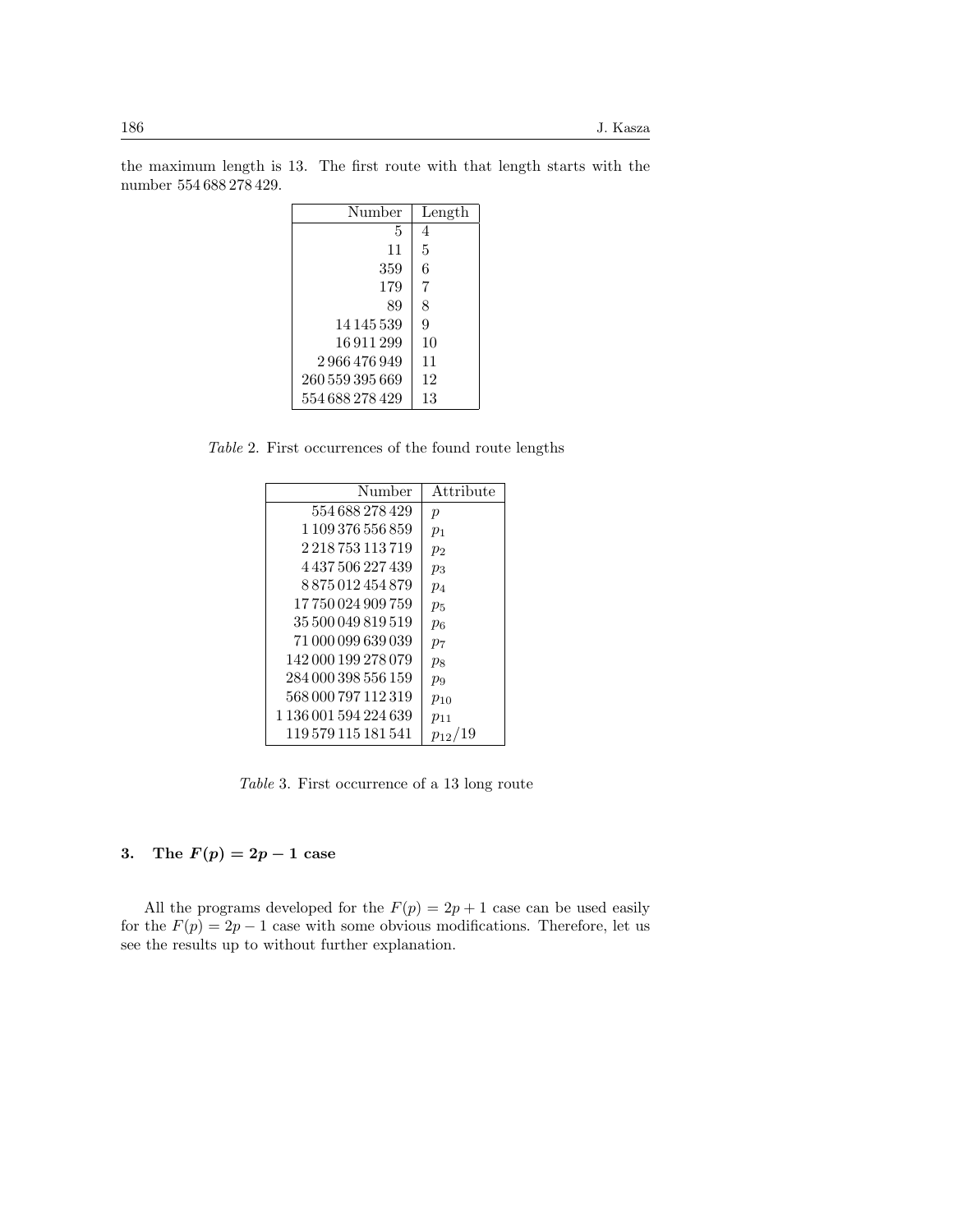Here also, we have found two kinds of cycles up to  $2^{34}$ : the cycle of 3 (3, 5, 3) and the cycle of 19 (19, 37, 73 29, 19).



Figure 3. The graph of the iterates of 3 and 19

#### 4. The  $F(p) = ap + b$  case

To look into the  $F(p) = ap + b$  case, some limitations need to be defined first. The most important is that  $a$  and  $b$  have to be coprime, otherwise the results will be dependent. For negative b the  $F(p)$  values can be negative as well. As it is not defined how to interpret these numbers when applying on  $F$ , it was decided to stop the iteration for the negative numbers. Then, because the computations are based on 64-bit arithmetic, every  $p_k$  value needs to be less than  $2^{64}$  and maybe the values greater than that limit are ignored. The algorithm for proving the primality can be used only for numbers below 341 550 071 728 321 [5]. Above that limit, we cannot be sure whether the number is a prime or a strong pseudoprime for several bases. For these reasons, there is a risk that the results are not absolutely precise.

The main goal was to compare the different  $(a, b)$  values by the number of cycles. For that, the algorithm described as the first approach was used with some experimenting of the sets of  $a, b$  and  $p$ . The first observation is that in most cases the algorithm finds every cycle of  $(a, b)$  with smaller p starting primes as well  $(p < 100)$ . Taking this into account, the starting primes were used in the range of 2 to 10000. In the following some cycle statistics can be seen where  $a$  is between 0 and 100, and  $b$  is between  $-50$  and 50.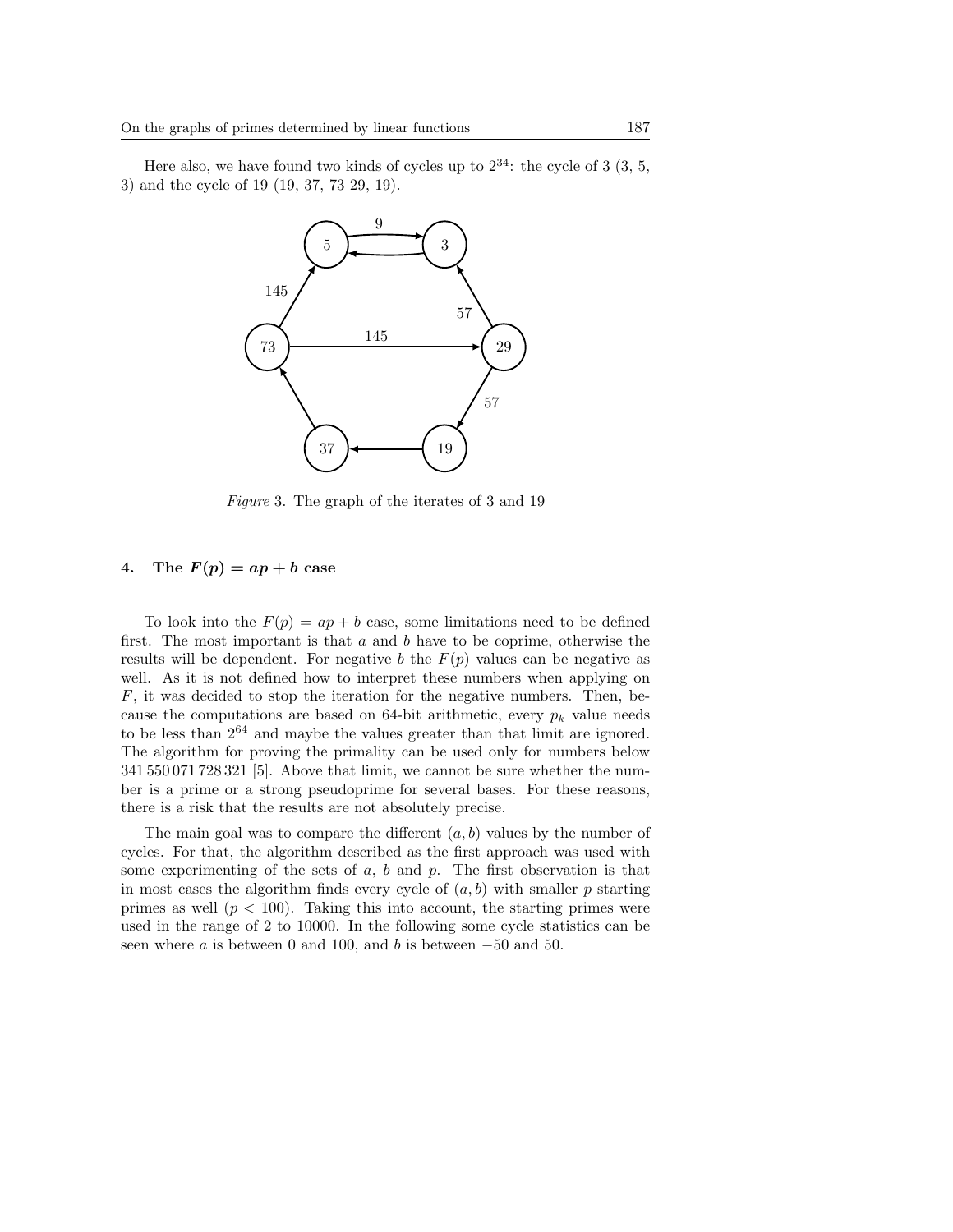

Figure 4.  $F(p) = ap + b$  where  $b \in [-50..50], p \in [2..10000]$ 

On Figure 4 the minimum, maximum and average number of cycles are shown. The tendency in all three diagrams is increasing. The maximum number of cycles is found in the  $a = 91$ ,  $b = 30$  case where 80 cycles was counted. The top ten cases with the most of cycles was studied further with starting primes up to 1 000 000 to see whether additional cycles could be found or not. The results are the following: at  $a = 98$ ,  $b = 45$  the 71. cycle starts with 228731 as a new cycle; at  $a = 100$ ,  $b = -21$  the 69. new cycle starts with 15647; at  $a = 70, b = 33$  the 69. new cycle starts with 35507, and probably there are no new cycles.

To have a closer look on the tendency of the maximum cycle values, an additional statistic was created with smaller starting primes where  $p$  is less then 100, but a is between 0 and 1000, and b is in the range of  $-50$  and 50. The resulting diagram is on Figure 5. It is possible that not every cycle was collected, especially for the bigger  $a$ 's, because the  $2^{64}$  limit can be reached in a few steps even though the  $F(p_k)$  values are composites very often what results fallbacks. To have an overview on the number of overflows, see Figure 6. The first overflow occurred at  $a = 132$  (and  $b = 25$ ), and 5022 overflows have been recorded in total.

Finally, the 3-dimensional distribution of cycles can be seen in Figure 7.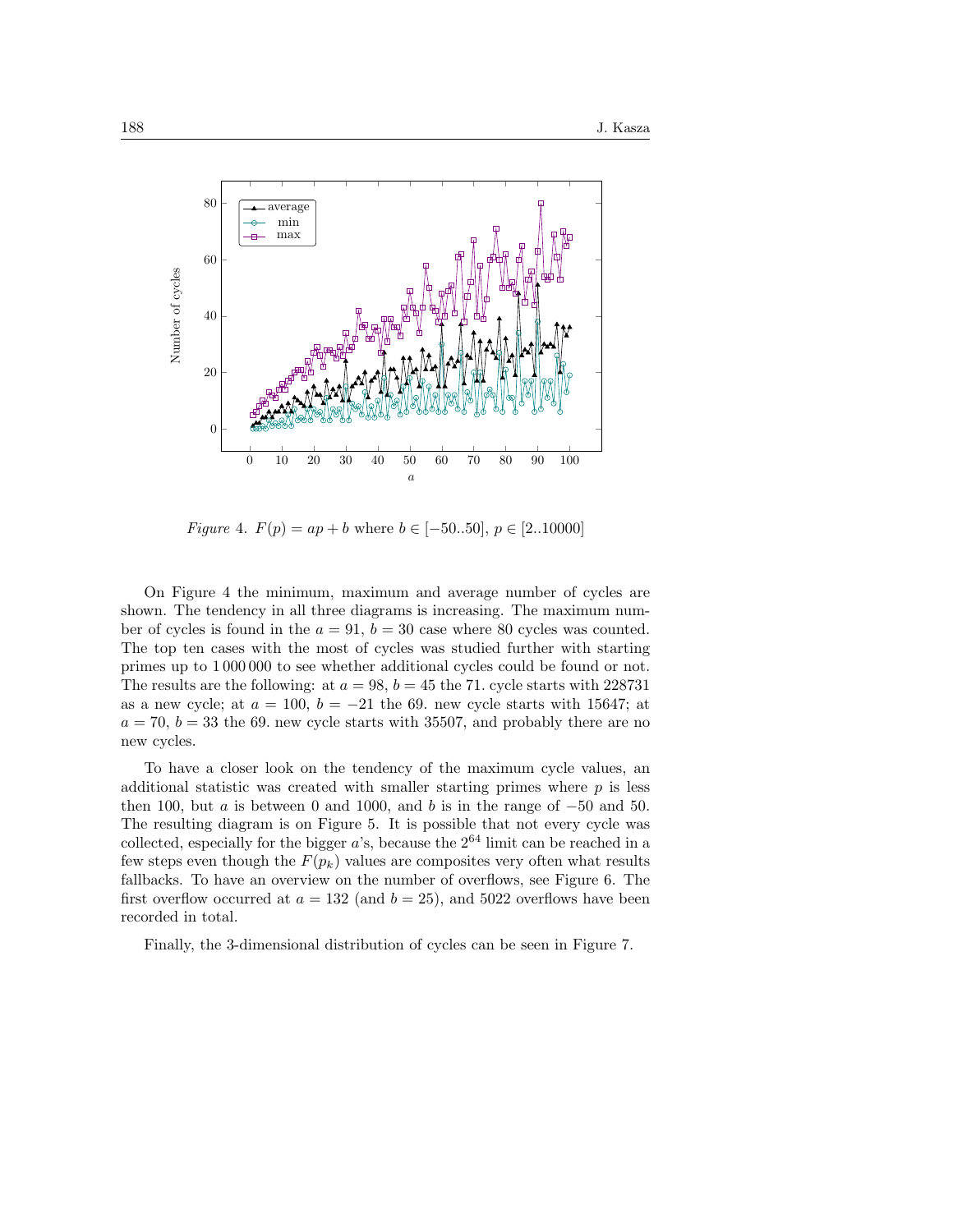

*Figure* 5.  $F(p) = ap + b$  where  $b \in [-50..50]$ ,  $p \in [2..100]$ 



*Figure* 6.  $F(p) = ap + b$  where  $b \in [-50..50]$ ,  $p \in [2..100]$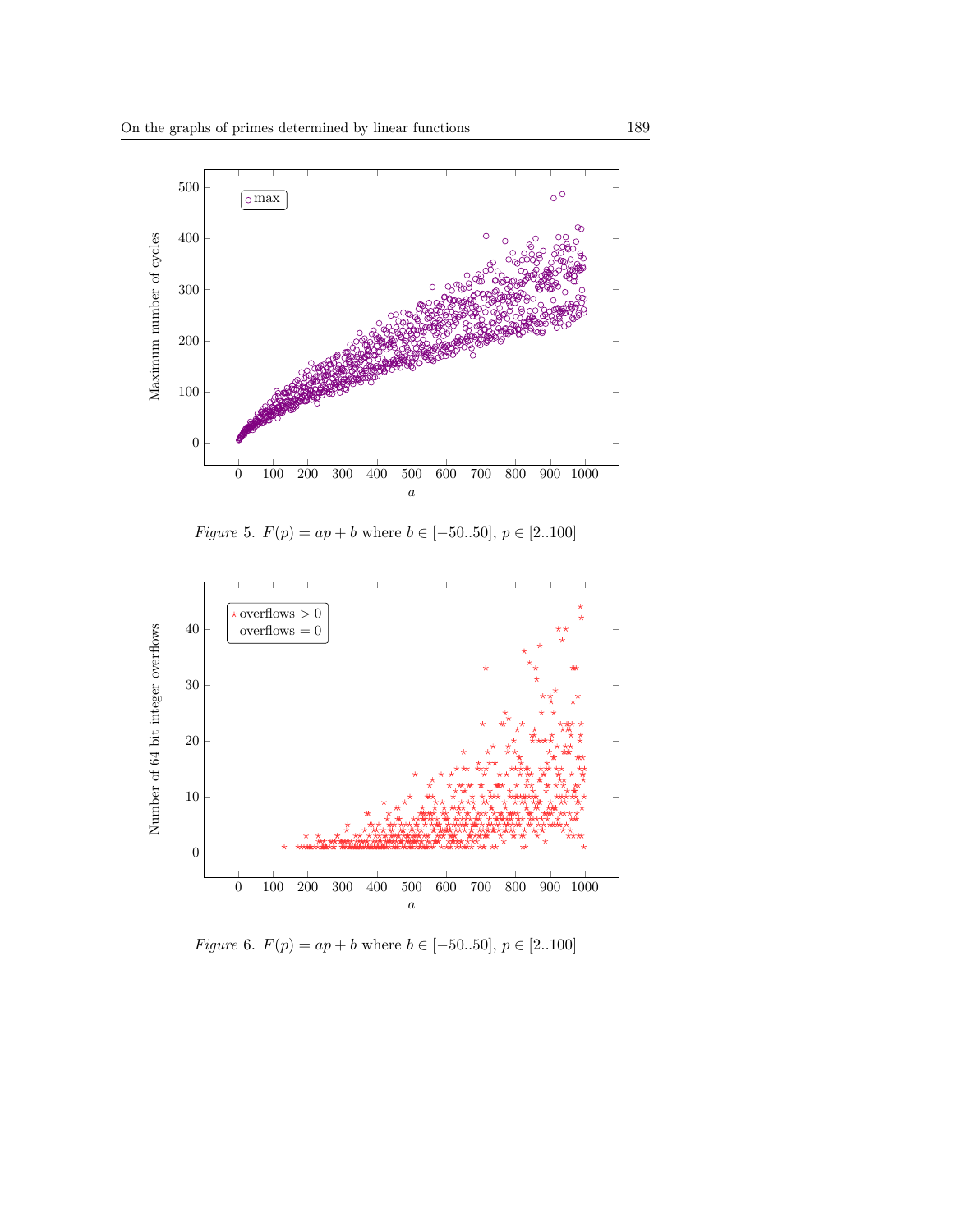

Figure 7. Distribution of cycles Figure 7. Distribution of cycles